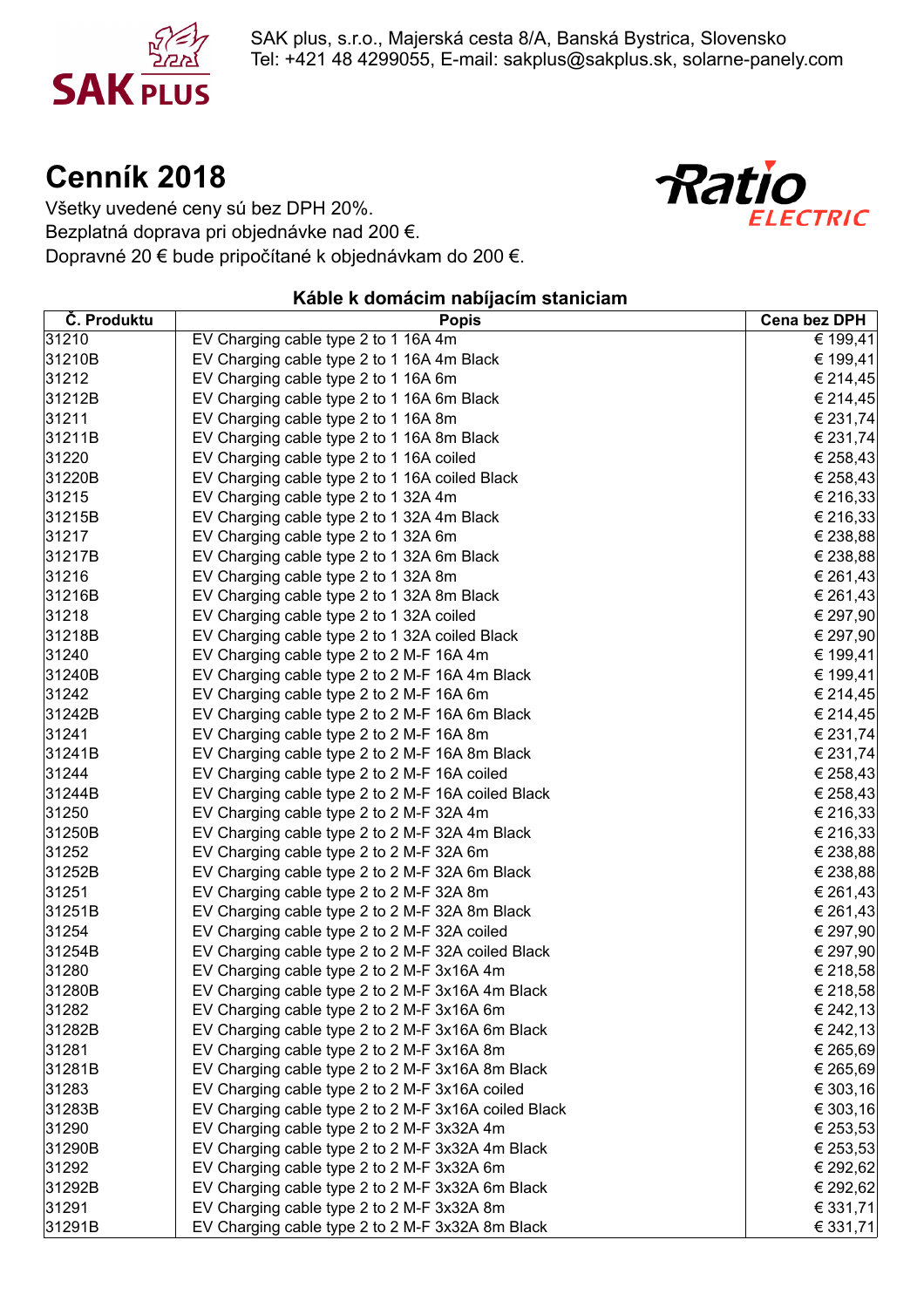## **Káble k domácim nabíjacím staniciam**

| Č. Produktu | <b>Popis</b>                                         | Cena bez DPH |
|-------------|------------------------------------------------------|--------------|
| 31295       | EV Charging cable type 2 to 2 M-F 3x32A coiled       | € 384,72     |
| 31295B      | EV Charging cable type 2 to 2 M-F 3x32A coiled Black | € 384,72     |
| 31260       | EV Charging cable type 3 to 1 16A 4m                 | € 191,79     |
| 31261       | EV Charging cable type 3 to 2 16A 4m                 | € 191,79     |
| 32116B      | EV Charging cable type 1 to open end 1x16A 10m       | € 160,00     |
| 32116B-5M   | EV Charging cable type 1 to open end 1x16A 5m        | € 137,20     |
| 32132B      | EV Charging cable type 1 to open end 1x32A 10m       | € 184,00     |
| 32132B-5M   | EV Charging cable type 1 to open end 1x32A 5m        | € 148,00     |
| 32117B      | EV Charging cable type 1 to open end 1x16A Coiled    | € 176,00     |
| 32133B      | EV Charging cable type 1 to open end 1x32A Coiled    | € 200,00     |
| 33116B      | EV Charging cable type 2 to open end 1x16A 10m       | € 160,00     |
| 33116B-5M   | EV Charging cable type 2 to open end 1x16A 5m        | € 137,20     |
| 33132B      | EV Charging cable type 2 to open end 1x32A 10m       | € 184,00     |
| 33132B-5M   | EV Charging cable type 2 to open end 1x32A 5m        | € 148,00     |
| 33316B      | EV Charging cable type 2 to open end 3x16A 10m       | € 200,00     |
| 33316B-5M   | EV Charging cable type 2 to open end 3x16A 5m        | € 160,00     |
| 33332B      | EV Charging cable type 2 to open end 3x32A 10m       | € 240,00     |
| 33332B-5M   | EV Charging cable type 2 to open end 3x32A 5m        | € 176,00     |
| 33117B      | EV Charging cable type 2 to open end 1x16A Coiled    | € 176,00     |
| 33133B      | EV Charging cable type 2 to open end 1x32A Coiled    | € 200,00     |
| 33317B      | EV Charging cable type 2 to open end 3x16A Coiled    | € 216,00     |
| 33333B      | EV Charging cable type 2 to open end 3x32A Coiled    | € 256,00     |

#### **Domáce nabíjacie stanice**

| Č. Produktu | <b>Popis</b>                                          | Cena bez DPH |
|-------------|-------------------------------------------------------|--------------|
| 31200       | EV Adapter Mode 3 to 1 16A Schuko                     | € 150,40     |
| 31202       | EV Adapter Cable Type 1 to Type 2                     | € 268,80     |
| 31203       | EV Adapter Mode 3 to 1 16A Schuko + key               | € 188,80     |
| 31204       | EV Adapter Cable Type 2 to Type 1                     | € 312,00     |
| 31206       | EV Adapter Mode 3 to 1 16A CEE                        | € 168,00     |
| 31100       | EV Rewirable plug Mode 3 type 2 Male 16A              | € 120,00     |
| 31101       | EV Rewirable plug Mode 3 type 2 Female 16A            | € 124,80     |
| 31105       | EV Rewirable plug type 2 Male 32A                     | € 128,00     |
| 31106       | EV Rewirable plug type 2 Female 32A                   | € 132,80     |
| 31000       | EV Unrewirable plug type 1 Female 16A                 | € 112,00     |
| 31001       | EV Unrewirable plug type 1 Female 32A                 | € 128,00     |
| 31020       | EV Rewirable plug type 3 Male 32A                     | € 96,00      |
| 31400       | EV Charging Cable 1x16A 50m spool                     | € 288,00     |
| 31410       | EV Charging Cable 3x16A 50m spool                     | €432,00      |
| 31420       | EV Charging Cable 1x32A 50m spool                     | €416,00      |
| 31430       | EV Charging Cable 3x32A 25m spool                     | € 280,00     |
| 32200       | EV Charging Inlet M3/T1 32A IP54                      | € 107,52     |
| 32101       | EV Charging Inlet M3/T2 32A IP54                      | € 172,80     |
| 32000       | EV Charging outlet M3/T2 32A IP54 (no locking system) | € 71,04      |
| 32100       | EV Charging outlet M3/T2 32A IP44 (no locking system) | € 58,56      |
| 32110       | EV Locking actuator                                   | € 30,56      |
| 32120       | EV Cable actuator                                     | € 7,76       |
| 32130       | EV Set: p/n 32000+32110+32120                         | € 107,76     |
| 32160       | EV Outletbox Type 2                                   | € 116,48     |
| 31310       | EV Portable charger type 1-Schuko                     | €448,00      |
| 31310-10M   | EV Portable charger type 1-Schuko 10m cable           | €476,80      |
| 31313       | EV Portable charger type 1-CEE                        | €448,00      |
| 31313-10M   | EV Portable charger type 1-CEE 10m cable              | €476,80      |
| 31320       | EV Portable charger type 2-Schuko                     | €448,00      |
| 31320-10M   | EV Portable charger type 2-Schuko 10m cable           | €476,80      |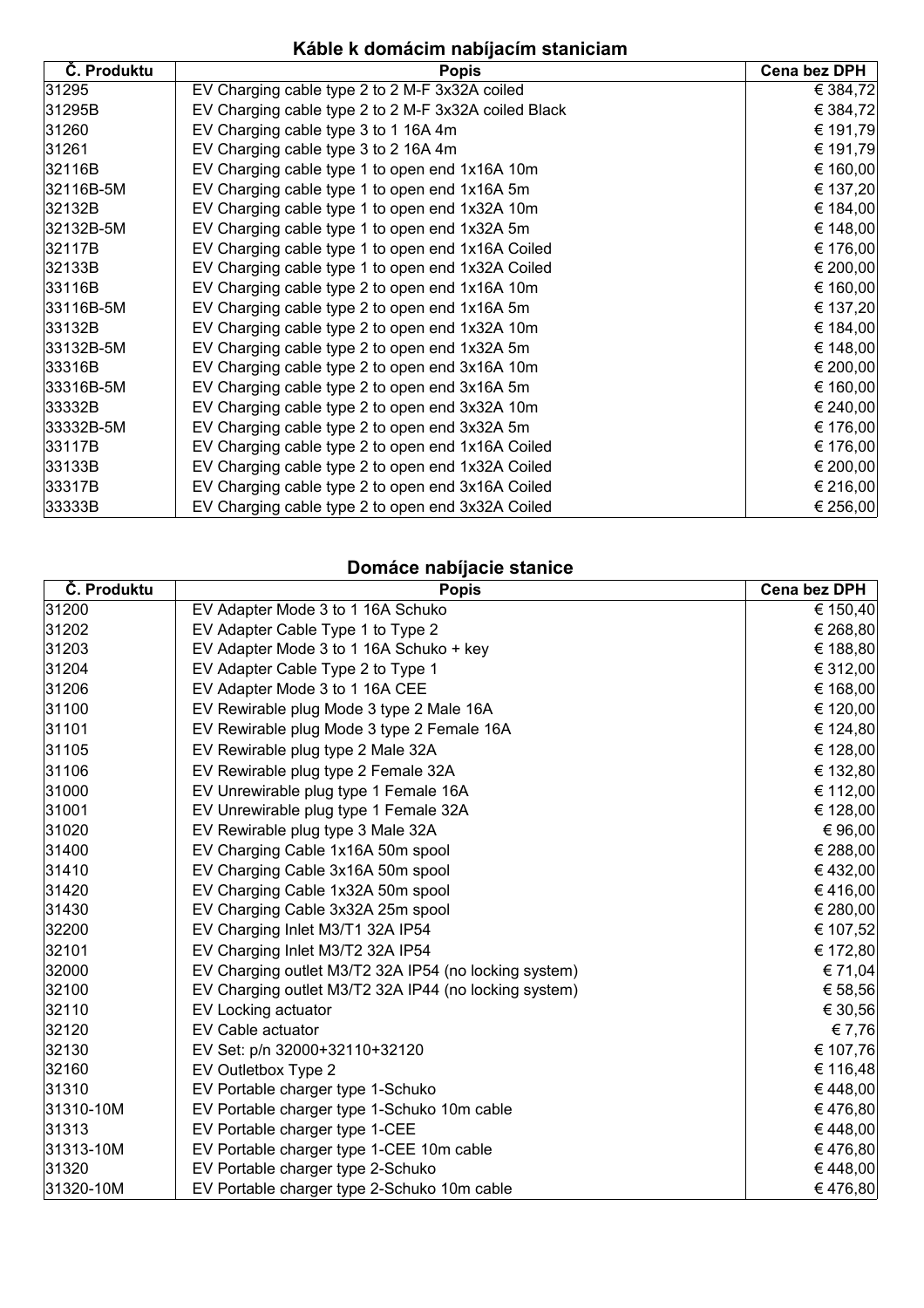# **Domáce nabíjacie stanice**

| Č. Produktu | <b>Popis</b>                                 | Cena bez DPH |
|-------------|----------------------------------------------|--------------|
| 31323       | EV Portable charger type 2-CEE               | €448,00      |
| 31323-10M   | EV Portable charger type 2-CEE 10m cable     | €476,80      |
| 35324       | EV Portable Charger 16A 3-phase + Type B RCD | € 576,00     |
| 35325       | EV Portable Charger 32A 3-phase + Type B RCD | € 624,00     |
| 35328       | EV Home Box 16A/1F T2 5m                     | € 528,00     |
| 35328W      | EV Home Box 16A/1F T2 5m + kWh               | € 600,00     |
| 35329       | EV Home Box 16A/1F T1 5m                     | € 528,00     |
| 35329W      | EV Home Box 16A/1F T1 5m + kWh               | € 600,00     |
| 35330       | EV Home Box 16A/1F T1 Coiled                 | € 560,00     |
| 35330W      | EV Home Box 16A/1F T1 Coiled + kWh           | € 632,00     |
| 35336       | EV Home Box 16A/1F T2 Coiled                 | € 560,00     |
| 35336W      | EV Home Box 16A/1F T2 Coiled + kWh           | € 632,00     |
| 35345       | EV Home Box 16A/1F T2 Outlet                 | €464,00      |
| 35345W      | EV Home Box 16A/1F T2 Outlet + kWh           | € 536,00     |
| 35346       | EV Home Box 32A/1F T2 Outlet                 | € 520,00     |
| 35346W      | EV Home Box 32A/1F T2 Outlet + kWh           | € 592,00     |
| 35347       | EV Home Box 16A/3F T2 Outlet                 | € 512,00     |
| 35348       | EV Home Box 32A/3F T2 Outlet                 | € 576,00     |
| 35338       | EV Home Box 32A/1F T1 5m                     | € 584,00     |
| 35338W      | EV Home Box 32A/1F T1 5m + kWh               | € 656,00     |
| 35339       | EV Home Box 32A/1F T2 5m                     | € 584,00     |
| 35339W      | EV Home Box 32A/1F T2 5m + kWh               | € 656,00     |
| 35341       | EV Home Box 32A/1F T1 Coiled                 | € 640,00     |
| 35341W      | EV Home Box 32A/1F T1 Coiled + kWh           | € 712,00     |
| 35342       | EV Home Box 32A/1F T2 Coiled                 | € 640,00     |
| 35342W      | EV Home Box 32A/1F T2 Coiled + kWh           | € 712,00     |
| 35350       | EV Home Box 16A/3F T2 5m                     | € 576,00     |
| 35350W      | EV Home Box 16A/3F T2 5m + kWh (3-phase)     | € 728,00     |
| 35351       | EV Home Box 32A/3F T2 5m                     | € 640,00     |
| 35351W      | EV Home Box 32A/3F T2 5m + kWh (3-phase)     | € 792,00     |
| 35355       | EV Home Box 16A/3F T2 Coiled                 | € 628,00     |
| 35355W      | EV Home Box 16A/3F T2 Coiled + kWh (3-phase) | € 780,00     |
| 35356       | EV Home Box 32A/3F T2 Coiled                 | € 732,00     |
| 35356W      | EV Home Box 32A/3F T2 Coiled + kWh (3-phase) | € 884,00     |

### **Domáce nabíjacie stanice**

| Č. Produktu | <b>Popis</b>                       | <b>Cena bez DPH</b> |
|-------------|------------------------------------|---------------------|
| 39001       | EV Tesla Home Box 16A/1F T2 5m     | € 604,80            |
| 39002       | EV Tesla Home Box 32A/1F T2 5m     | € 660,80            |
| 39003       | EV Tesla Home Box 16A/3F T2 5m     | € 652,80            |
| 39004       | EV Tesla Home Box 32A/3F T2 5m     | € 716,80            |
| 39011       | EV Tesla Home Box 16A/1F T2 Coiled | € 636,80            |
| 39012       | EV Tesla Home Box 32A/1F T2 Coiled | € 716,80            |
| 39013       | EV Tesla Home Box 16A/3F T2 Coiled | € 704,80            |
| 39014       | EV Tesla Home Box 32A/3F T2 Coiled | € 808,80            |
| 36116       | EV CEE set 1x16A                   | € 12,00             |
| 36132       | EV CEE set 1x32A                   | € 20,00             |
| 36316       | EV CEE set 3x16A                   | € 16,00             |
| 36332       | EV CEE set 3x32A                   | € 24,00             |